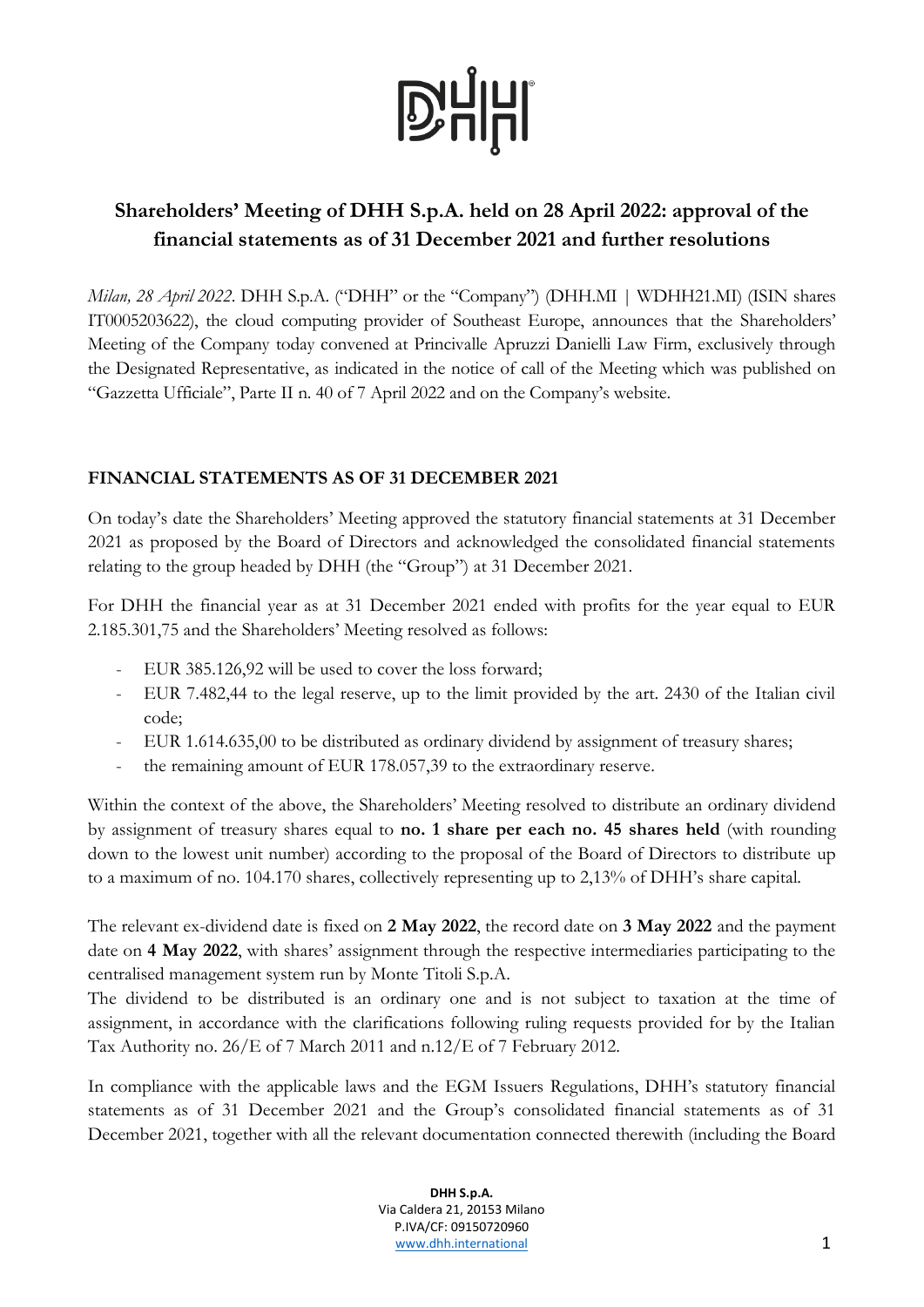# **D'HHI**

of Statutory Auditors' report and the auditing firm's report), are made available to the public at the Company's registered office, at the website of Borsa Italiana S.p.A. and at the website [www.dhh.international](http://www.dhh.international/), section "*For Investors*".

### **FURTHER RESOLUTIONS**

During the Shareholders' Meeting of DHH held on today's date the following further resolutions were passed.

### **Ordinary session**

# **Appointment of the members of the Board of Directors**

The new Board of Directors (5 members) was appointed for the financial years 2022-2023-2024:

- Giandomenico Sica (also appointed to the office of Chairman of the Board of Directors)
- Antonio Domenico Baldassarra
- Matija Jekovec
- Tamara Arduini

- Andrea Arrigo Panato (Independent Director – previously positively evaluated by the Euronext Growth Advisor)

It was resolved to allocate an annual gross remuneration for the entire Board of Directors equal to a maximum of € 500.000 to be divided among its members (in accordance with a following resolutions to be adopted by the Board itself).

# **Appointment of the members of the statutory auditors**

The new Board of Statutory Auditors (3 members and 2 substitutes) was appointed for the financial years 2022-2023-2024:

- 1. Umberto Lombardi
- 2. Pierluigi Pipolo
- 3. Stefano Pizzutelli
- 4. Simona Secchi
- 5. Stefania Giorgi

It was resolved to determine the annual remuneration of the statutory auditors, for the entire duration of their office, in an amount equal to  $\epsilon$  18.000 gross per year, the emolument of the Chairman of the Board of Statutory Auditors, and  $\epsilon$  12.000 gross per year of the emolument of each effective member.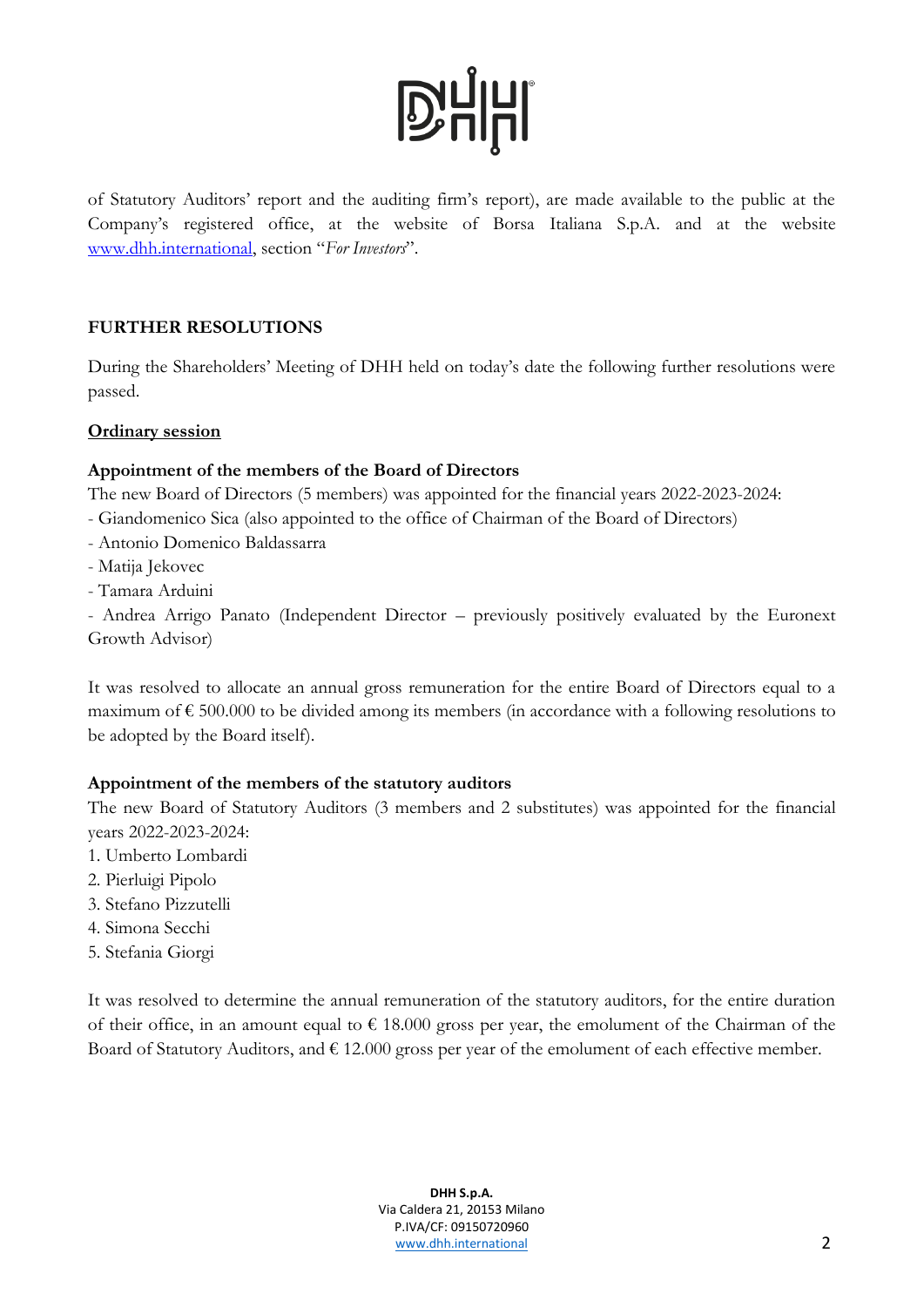# **D'HHI**

#### **Appointment of an independent audit firm**

It was resolved the renewal of the contract for the audit of the Company's financial statements, resolving that the contract for the audit of the Company, concerning the financial years 2022-2023- 2024, will be assigned again to BDO Italia SpA.

#### **Authorisation to the purchase and disposal of treasury shares**

An authorisation to purchase and dispose of treasury shares pursuant to article 2357 and followings of the Italian Civil Code was approved, prior revocation of the authorisation granted by the Shareholders' Meeting on 28 April 2021.

Such authorisation is valid for a period of 18 months starting from the date hereof and is granted to the Company's Board of Directors (i) up to a maximum number of treasury shares to be purchased (including the ones owned by subsidiaries) representing 10% of the shares outstanding from time to time, in one or more occasions, against a purchase price not lower and not higher than 15% less and 15% more compared to the relevant official stock exchange price registered in the marketplace proceedings on the date before each transaction, and (ii) up to a maximum amount to be utilised for the purchase equal to Euro 1.000.000, while the disposal or utilisation of the treasury shares may be implemented through any of the modalities allowed by the laws and regulations in force and according to prices and under conditions and criteria determined by the Board of Directors, taking into account the modality of disposal or utilisation, the trends of the relevant prices during the period preceding the transactions and the best interest of DHH.

#### **Approval of the incentive plan named "Piano Stock Option DHH 2022 - 2025"**

It was approved the issuance of a stock option plan called "Piano Stock Option DHH 2022 - 2025" concerning the granting of options to subscribe, at a defined price, ordinary shares of the Company, with the characteristics (including conditions and assumptions of implementation) indicated in the "Explanatory Report of the Board of Directors". It was also resolved to grant to the Board of Directors any power needed or opportune to execute the "Piano Stock Option DHH 2022 - 2025".

#### **Extraordinary session**

It was resolved to approve the amendment to the proxy granted by the Extraordinary Shareholders' Meeting of the Company on 28 April 2021, pursuant to Articles 2443 and 2420-ter of the Italian Civil Code, to increase the share capital and issue bonds, including convertible bonds, up to a maximum of EUR 30.000.000,00, also with the exclusion of pre-emptive rights or free of charge, also pursuant to Article 2441, paragraphs 4, 5 and 8, and Article 2349 of the Italian Civil Code, in accordance with the terms and conditions set out in the "Explanatory Report of the Board of Directors". Art. 6 of the bylaws has been amended in order to acknowledge the change.

Furthermore, in this occasion the Company's By-laws has been aligned to the rebranding of the market as per Notice of Borsa Italiana n. 31776.